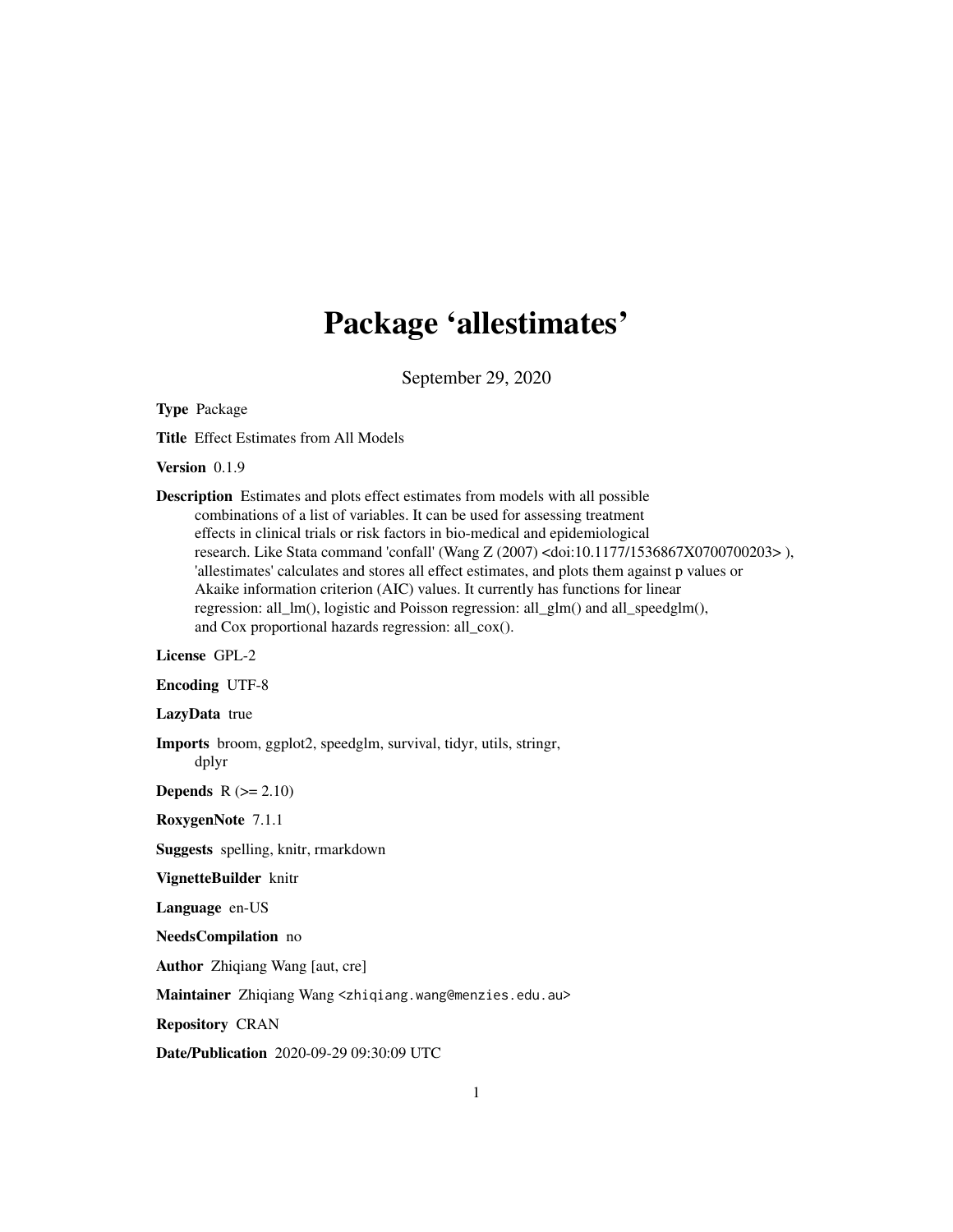### <span id="page-1-0"></span>R topics documented:

| Index |  |  |  |  |  |  |  |  |  |  |  |  |  |  |  |  |  |
|-------|--|--|--|--|--|--|--|--|--|--|--|--|--|--|--|--|--|

allestimates *Effect estimates from models with all possible combinations of variables*

#### Description

To assess treatment effects in clinical trials and risk factors in bio-medical and epidemiological research, we use *regression coefficients*, *odds ratios* or *hazard ratios* as *effect estimates*. allestimates allows users to quickly obtain effect estimates from models with all possible combinations of a list of variables specified by users. all\_lm for linear regression, all\_glm for logistic regression, all\_speedglm using speedlm as a faster alternative of all\_glm, and all\_cox for Cox Proportional Hazards Models. Users can further use those values in a returned list of results. all\_plot draws scatter plots with all effect estimate values against p values, as Stata confall command (Wang Z (2007) <doi:10.1177/1536867X0700700203>). Those plots divide estimates into four categories:

#### Details

- positive and significant: left-top quarter
- negative and significant: left-bottom quarter
- positive and non-significant: right-top quarter
- negative and non-significant: right-bottom quarter

all\_plot2 draws multiple plots. Each of those plots indicates whether a specific variable is included or not included in models. Those effect estimates help users better understand confounding effects, uncertainty of their estimates, as well as inappropriately including variables in the models. This is a tool for calculating and exploring effect estimates from all possible models. Interpretation of the results should be in the context of other analyses and biological knowledge.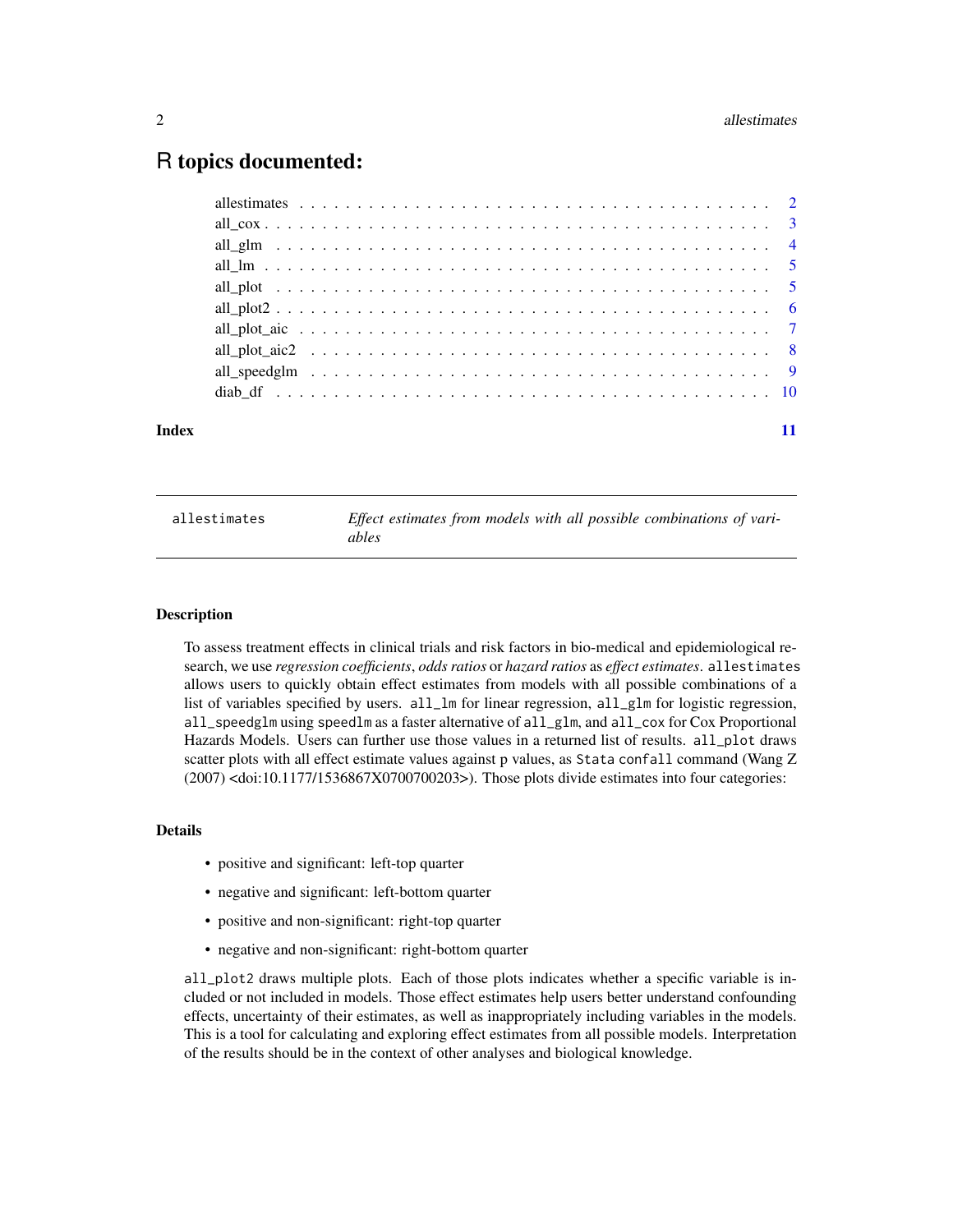#### <span id="page-2-0"></span>all\_cox 3

#### Examples

```
? all_speedglm
? all_glm
? all_cox
? all_lm
? all_plot
? all_plot2
```

| all_cox | Estimates all possible effect estimates using Cox Proportional Hazards |
|---------|------------------------------------------------------------------------|
|         | regression models                                                      |

#### Description

Estimates hazard ratios using Proportional Hazards Regression models ("coxph" from survival package) from models with all possible combinations of a list of variables.

#### Usage

all\_cox(crude, xlist, data, na\_omit = TRUE, ...)

#### Arguments

| crude                | An object of <i>formula</i> for initial model, generally crude model. However, any<br>other variables can also be included here as the initial model. The left-hand side<br>of $\sim$ is the outcome of interest, and the variable on the right-hand side of $\sim$ is the<br>exposure of the interest (either a treatment or a risk factor) |
|----------------------|----------------------------------------------------------------------------------------------------------------------------------------------------------------------------------------------------------------------------------------------------------------------------------------------------------------------------------------------|
| xlist                | A <i>vector</i> of a list of variable names.                                                                                                                                                                                                                                                                                                 |
| data                 | Data frame.                                                                                                                                                                                                                                                                                                                                  |
| $na$ <sub>omit</sub> | Remove all missing values. Default is "na_omit = TRUE".                                                                                                                                                                                                                                                                                      |
| $\cdot$              | Further optional arguments.                                                                                                                                                                                                                                                                                                                  |

#### Value

A list of all effect estimates.

#### See Also

surival

```
vlist <- c("Age", "Sex", "Married", "BMI", "Education", "Income")
results <- all_cox(crude = "Surv(t0, t1, Endpoint) ~ Diabetes", xlist = vlist, data = diab_df)
results
```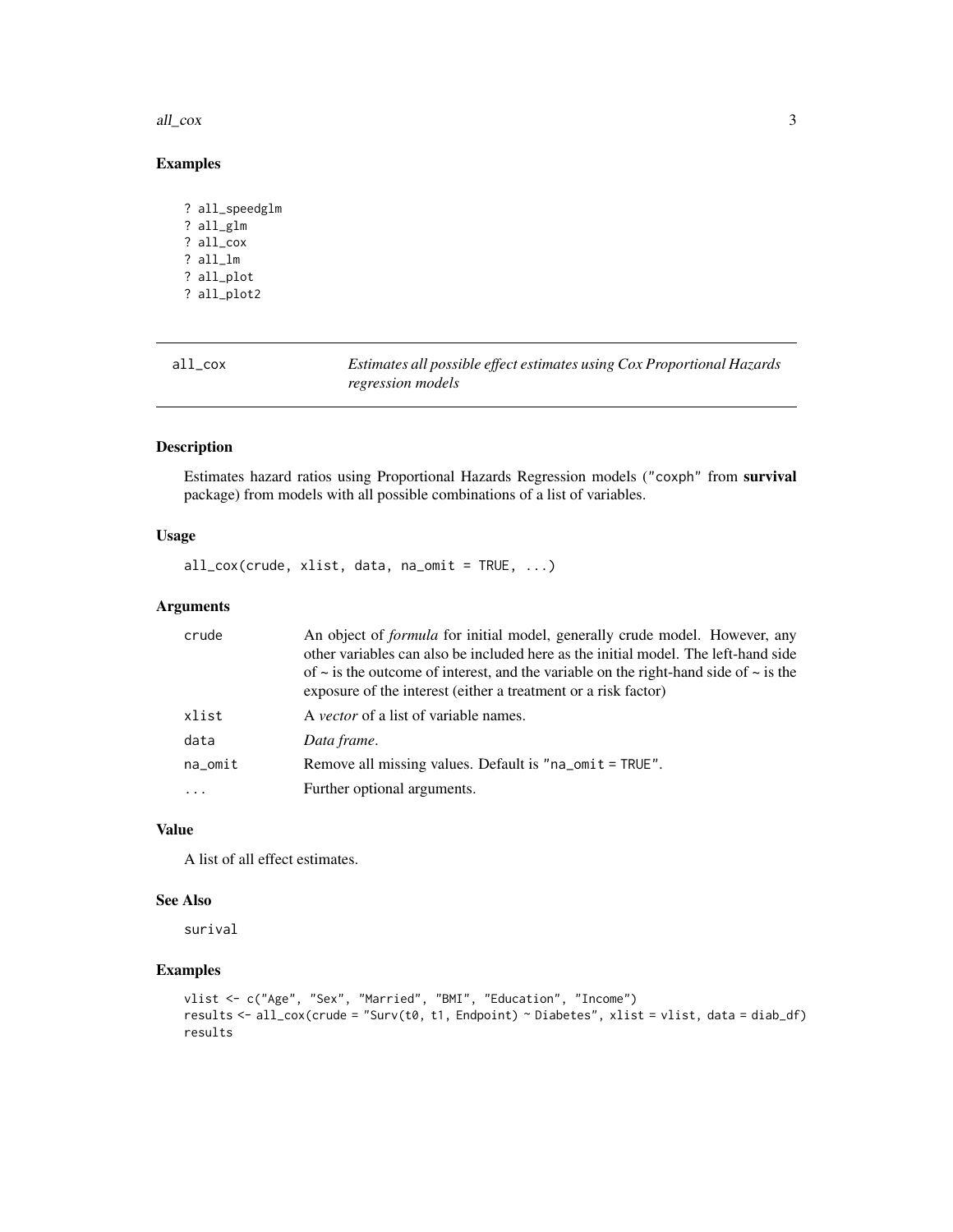<span id="page-3-0"></span>

all\_glm estimates odds ratios or rate ratios using generalized linear models (glm) with all possible combinations of a list of variables (potential confounding factors).

#### Usage

```
all_glm(crude, xlist, data, family = "binomial", na_omit = TRUE, ...)
```
#### Arguments

| crude    | An object of <i>formula</i> for initial model, generally crude model. However, any<br>other variables can also be included here as the initial model. |
|----------|-------------------------------------------------------------------------------------------------------------------------------------------------------|
| xlist    | A vector of a list of variable names (potential confounding factors).                                                                                 |
| data     | Data frame.                                                                                                                                           |
| family   | <i>family</i> Description of the error distribution. Default is "binomial".                                                                           |
| na_omit  | Remove all missing values. Default is "na_omit = TRUE".                                                                                               |
| $\cdots$ | Further optional arguments.                                                                                                                           |

#### Value

A list of all effect estimates.

#### See Also

stats

```
diab_df$Overweight <- as.numeric(diab_df$BMI >= 25)
vlist <- c("Age", "Sex", "Income")
all_glm(crude = "Diabetes ~ Overweight", xlist = vlist, data = diab_df)
```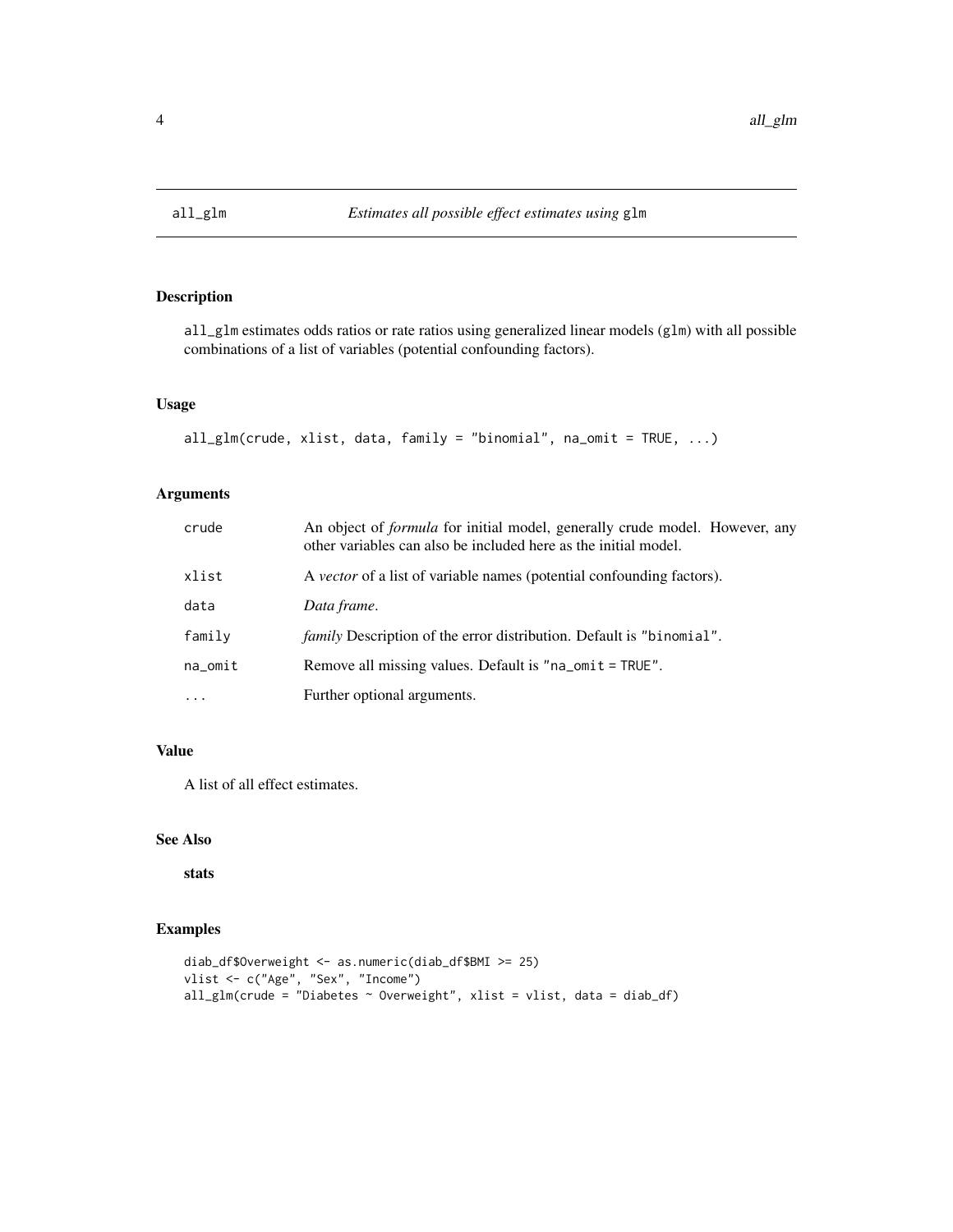<span id="page-4-0"></span>

all\_lm estimates coefficients of a specific variable using linear models (lm) with all possible combinations of other variables (potential confounding factors).

#### Usage

```
all_lm(crude, xlist, data, na_omit = TRUE, ...)
```
#### Arguments

| crude    | An object of <i>formula</i> for initial model, generally crude model. However, addi-<br>tional variables can also be included here as the initial model. |
|----------|----------------------------------------------------------------------------------------------------------------------------------------------------------|
| xlist    | A <i>vector</i> of a list of variable names (potential confounding factors).                                                                             |
| data     | Data frame.                                                                                                                                              |
| na_omit  | Remove all missing values. Default is "na_omit = TRUE".                                                                                                  |
| $\cdots$ | Further optional arguments.                                                                                                                              |

#### Value

A list of all effect estimates.

#### See Also

lm

#### Examples

```
vlist <- c("Age", "Sex", "Cancer", "CVD", "Education", "Income")
all_lm(crude = "BMI \sim Married", xlist = vlist, data = diab_df)
```
all\_plot *Plot all effect estimates against p values*

#### Description

all\_plot() generates a scatter plot with effect estimates of all possible models again p values.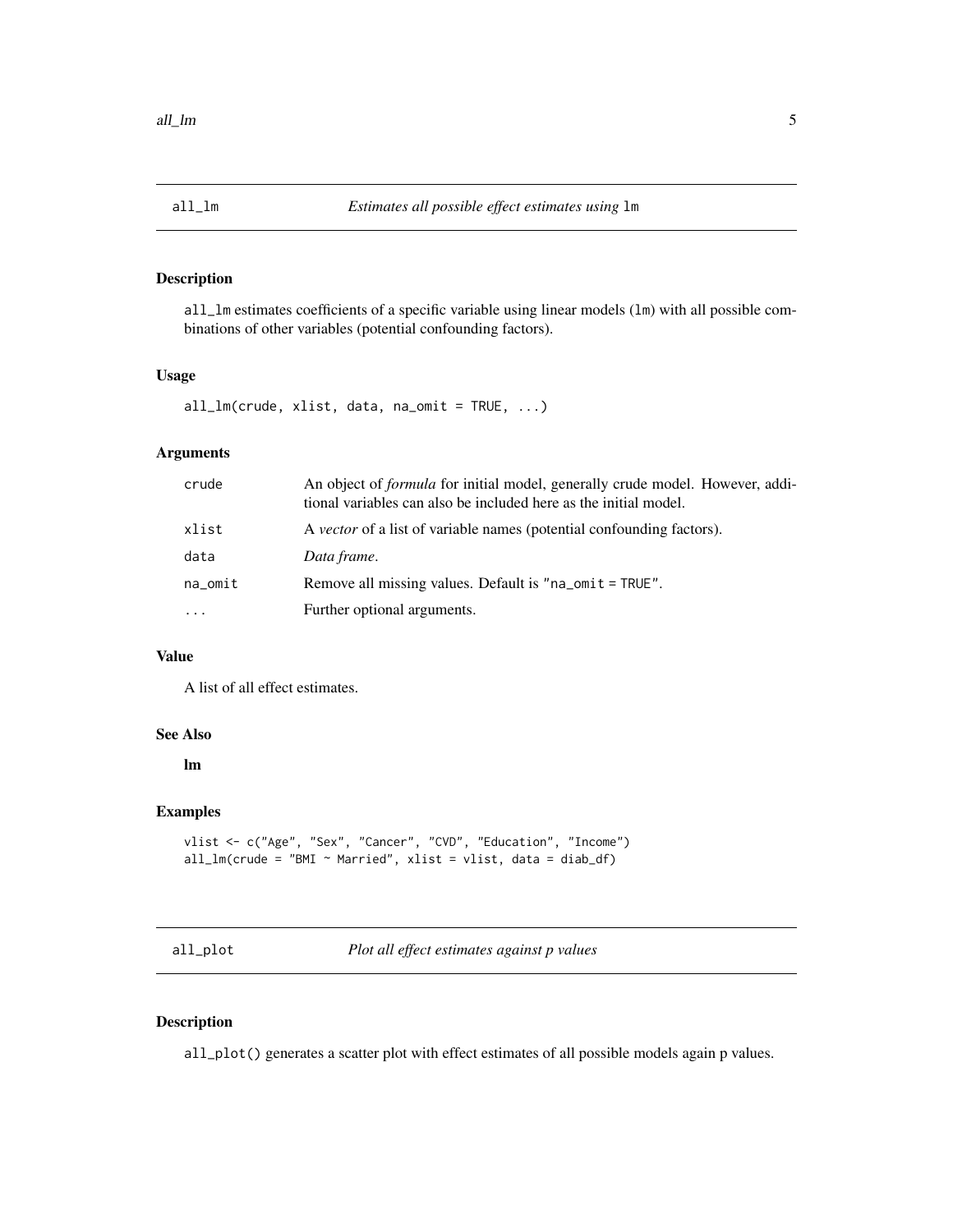#### Usage

```
all_plot(
  data,
  x \text{labels} = c(0, 0.001, 0.01, 0.05, 0.2, 0.5, 1),xlim = c(0, 1),xlab = "P value",
 ylim = NULL,
 ylab = NULL,
 yscale_log = FALSE,
  title = NULL
)
```
#### Arguments

| data       | <i>Object</i> from all_cox, all_glm, all_speedglm, or all_glm, including all effect<br>estimate values. |
|------------|---------------------------------------------------------------------------------------------------------|
| xlabels    | <i>Numeric vector x</i> -axis tick labels. Default is " $c(0, 0.001, 0.01, 0.05, 0.2, 0.5, 1)$ ".       |
| xlim       | Vector of 2 numeric values for x-axis limits. Default is " $c(0,1)$ ".                                  |
| xlab       | <i>Character</i> string for x-axis name. Default is "P value".                                          |
| ylim       | Vector of 2 numeric values for y-axis limits.                                                           |
| ylab       | <i>Character</i> string for y-axis name. Default depends on original model types.                       |
| yscale_log | <i>TRUE or FALSE</i> to re-scale y-axis to "log10". Default is "FALSE".                                 |
| title      | <i>Character</i> for plot title. Default is "NULL".                                                     |

#### Value

A ggplot2 object: scatter plot

#### Examples

```
vlist <- c("Age", "Sex", "Married", "BMI", "Education", "Income")
results <- all_cox(crude = "Surv(t0, t1, Endpoint) ~ Diabetes", xlist = vlist, data = diab_df)
all_plot(results)
```

| all_plot2 | Plots all effect estimates against p values with each specific variable |
|-----------|-------------------------------------------------------------------------|
|           | in the models                                                           |

#### Description

all\_plot2() generates a panel of scatter plots with effect estimates of all possible models again p values. Each plot includes effect estimates from all models including a specific variable.

<span id="page-5-0"></span>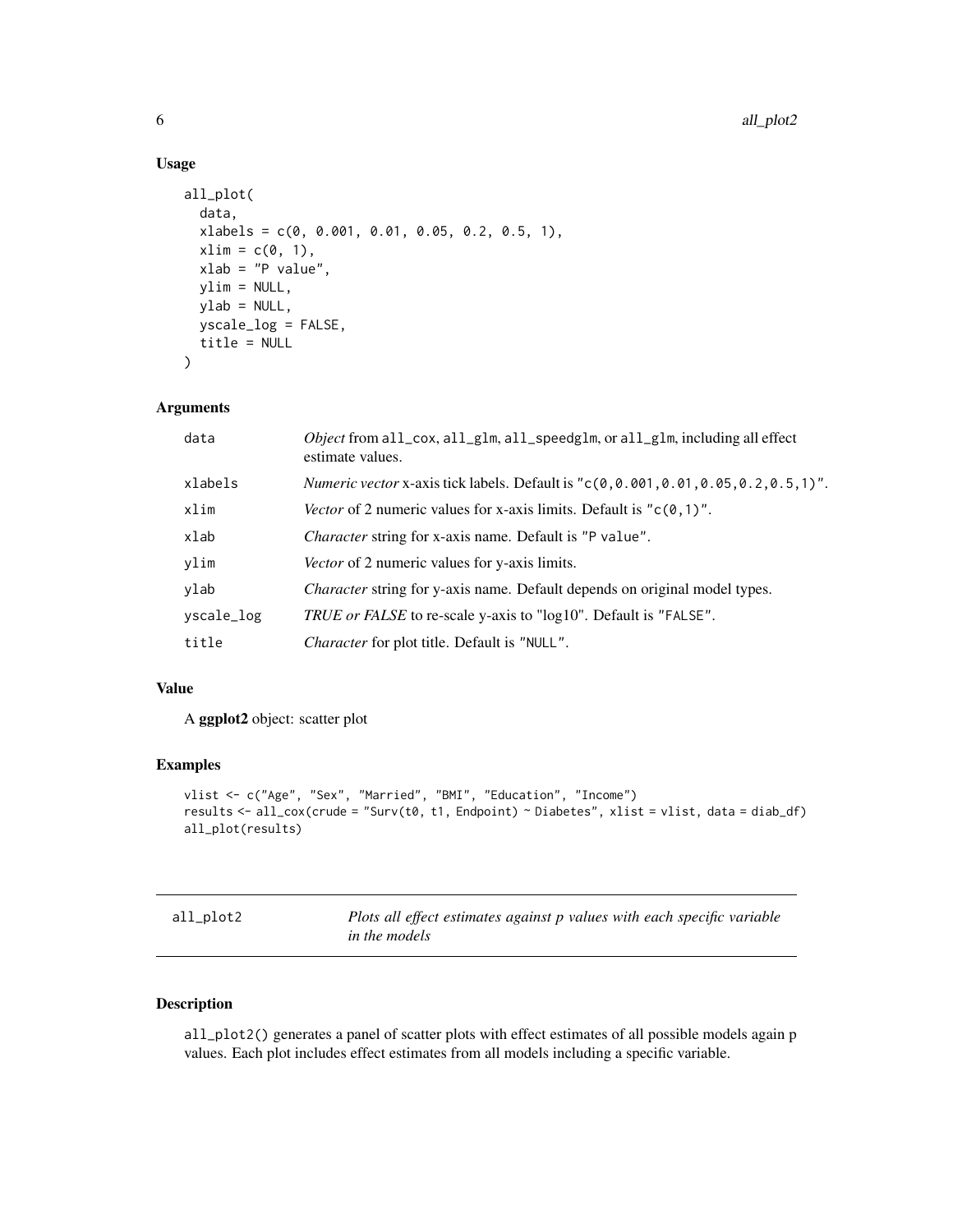#### <span id="page-6-0"></span>all\_plot\_aic 7

#### Usage

```
all_plot2(
  data,
 xlabels = c(0, 0.001, 0.01, 0.05, 0.2, 0.5, 1),
 xlim = c(0, 1),xlab = "P value",ylim = NULL,
 ylab = NULL,
 yscale_log = FALSE,
 title = NULL
\mathcal{L}
```
#### Arguments

| data       | <i>Object</i> from all_cox, all_glm, all_speedglm, or all_glm, including all effect<br>estimate values. |
|------------|---------------------------------------------------------------------------------------------------------|
| xlabels    | numeric vector x-axis tick labels. Default is "c(0,0.001,0.01,0.05,0.2,0.5,1)"                          |
| xlim       | <i>vector</i> of 2 numeric values for x-axis limits. Default is " $c(0, 1)$ ".                          |
| xlab       | <i>Character</i> string for x-axis name. Default is "P value".                                          |
| ylim       | <i>vector</i> of 2 numeric values for y-axis limits.                                                    |
| ylab       | <i>Character</i> string for y-axis name. Default depends on original model types.                       |
| yscale_log | <i>TRUE or FALSE</i> re-scale y-axis to "log10". Default is "FALSE".                                    |
| title      | <i>Character</i> title. Default is "NULL".                                                              |

#### Value

A ggplot2 object: scatter plot

#### Examples

```
vlist <- c("Age", "Sex", "Married", "BMI", "Education", "Income")
results <- all_cox(crude = "Surv(t0, t1, Endpoint) ~ Diabetes", xlist = vlist, data = diab_df)
all_plot2(results)
```

| all_plot_aic | Draws scatter plot with all effect estimates against AIC |  |  |  |  |
|--------------|----------------------------------------------------------|--|--|--|--|
|--------------|----------------------------------------------------------|--|--|--|--|

#### Description

all\_plot\_aic() generates a scatter plot with all effect estimates against AIC.

#### Usage

```
all_plot_aic(data, xlab = "AIC", ylab = NULL, title = NULL)
```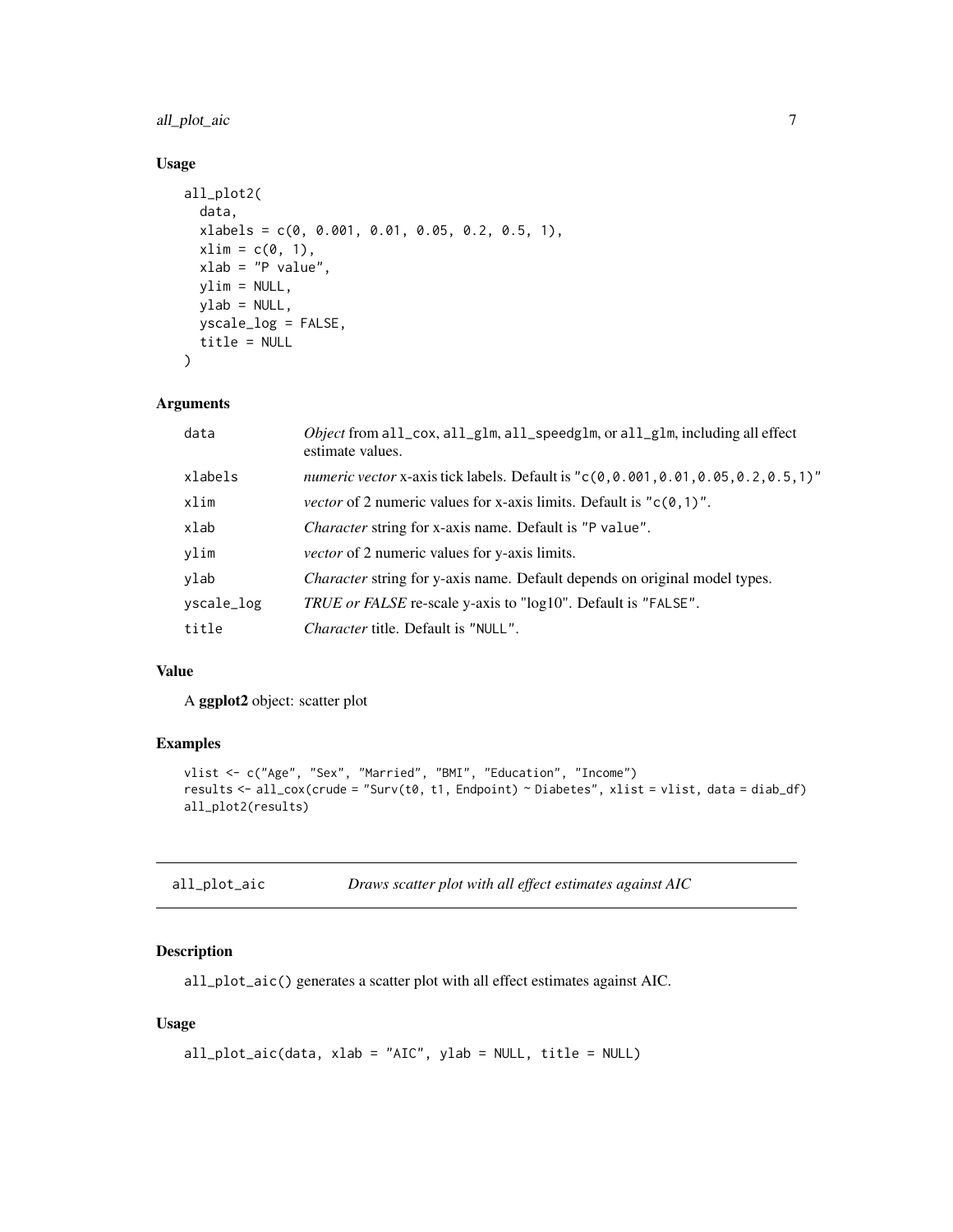#### <span id="page-7-0"></span>Arguments

| data  | <i>Object</i> from all_cox, all_glm, all_speedglm, or all_glm, including all effect<br>estimate values. |
|-------|---------------------------------------------------------------------------------------------------------|
| xlab  | <i>Character</i> string for x-axis name. Default is "AIC"                                               |
| vlab  | Character string for y-axis name. Default depends on original model types.                              |
| title | <i>Character</i> for plot title. Default is "NULL".                                                     |

#### Value

A ggplot2 object: scatter plot

#### Examples

```
vlist <- c("Age", "Sex", "Married", "BMI", "Education", "Income")
results <- all_cox(crude = "Surv(t0, t1, Endpoint) ~ Diabetes", xlist = vlist, data = diab_df)
all_plot_aic(results)
```
all\_plot\_aic2 *Draws multiple scatter plots of all effect estimates against AIC*

#### Description

all\_plot\_aic2() draws multiple scatter plots of all effect estimates against AIC. Each plot indicates if a specific variable is included in the models.

#### Usage

```
all_plot_aic2(data, xlab = "AIC", ylab = NULL, title = NULL)
```
#### Arguments

| data  | <i>Object</i> from all_cox, all_glm, all_speedglm, or all_glm, including all effect<br>estimate values. |
|-------|---------------------------------------------------------------------------------------------------------|
| xlab  | <i>Character</i> string for x-axis name. Default is "AIC".                                              |
| vlab  | <i>Character</i> string for y-axis name. Default depends on original model types.                       |
| title | <i>Character</i> for plot title. Default is "NULL".                                                     |

#### Value

A ggplot2 object: scatter plot.

```
vlist <- c("Age", "Sex", "Married", "BMI", "Education", "Income")
results <- all_cox(crude = "Surv(t0, t1, Endpoint) ~ Diabetes", xlist = vlist, data = diab_df)
all_plot_aic(data = results)
```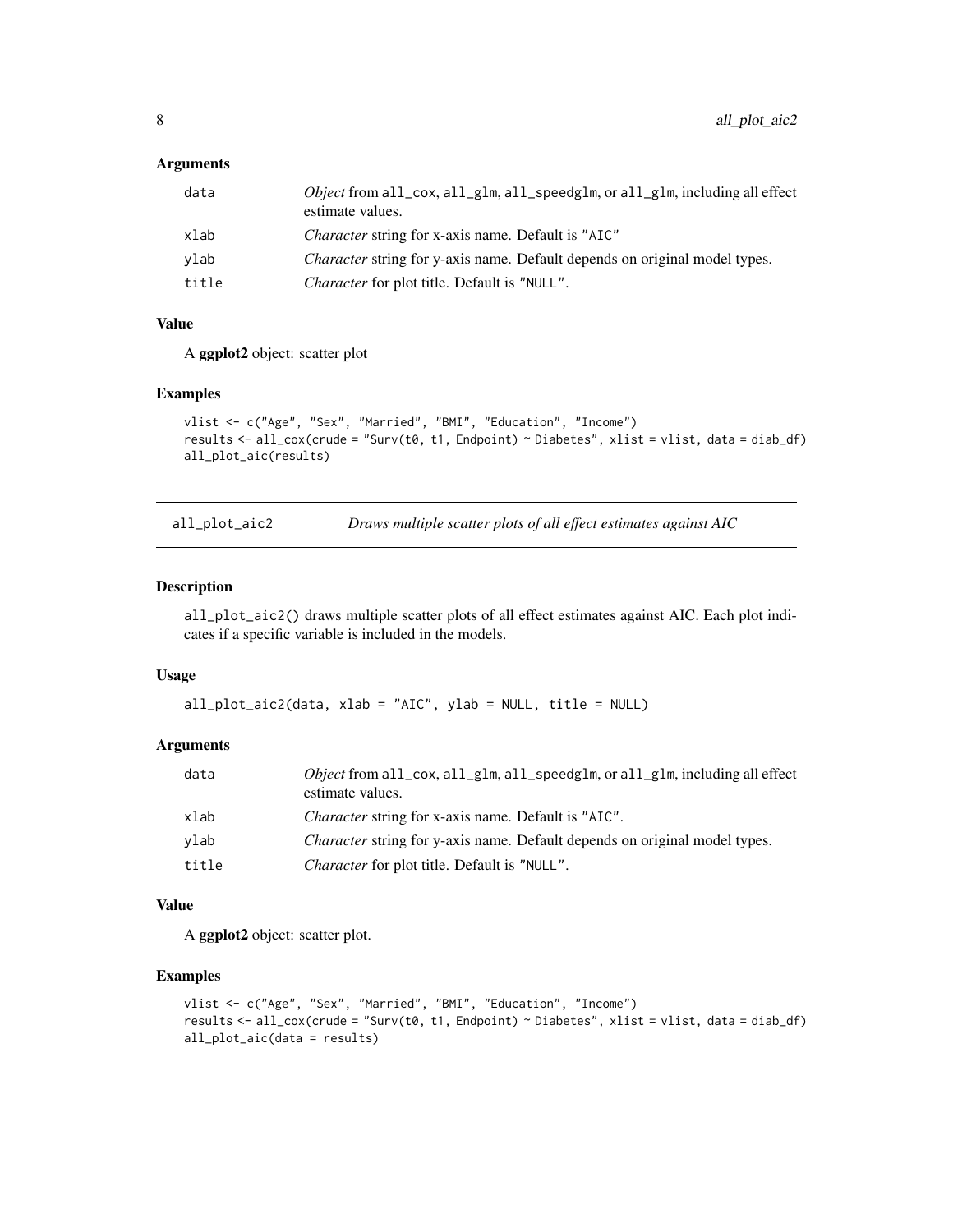<span id="page-8-0"></span>

This is a faster alternative to all\_glm. all\_speedglm estimates odds ratios or rate ratios using generalized linear models (speedglm) with all possible combinations of a list of variables (potential confounding factors) specified in xlist argument.

#### Usage

```
all_speedglm(crude, xlist, data, family = binomial(), na_omit = TRUE, ...)
```
#### Arguments

| crude    | An object of <i>formula</i> for initial model, generally crude model. However, any<br>other variables can also be included here as the initial model. |
|----------|-------------------------------------------------------------------------------------------------------------------------------------------------------|
| xlist    | A vector of characters with variable names to be included in as potential con-<br>founding factors.                                                   |
| data     | Data frame.                                                                                                                                           |
| family   | Description of the error distribution. Default is binomial $()$ .                                                                                     |
| na_omit  | Remove all missing values. Default is "na_omit = TRUE".                                                                                               |
| $\cdots$ | Further optional arguments.                                                                                                                           |

#### Value

A list of all effect estimates.

#### See Also

speedglm

```
vlist <- c("Age", "Sex", "Married", "Cancer", "CVD", "Education", "Income")
results <- all_speedglm(crude = "Endpoint ~ Diabetes", xlist = vlist, data = diab_df)
results$estimate
all_plot(results)
```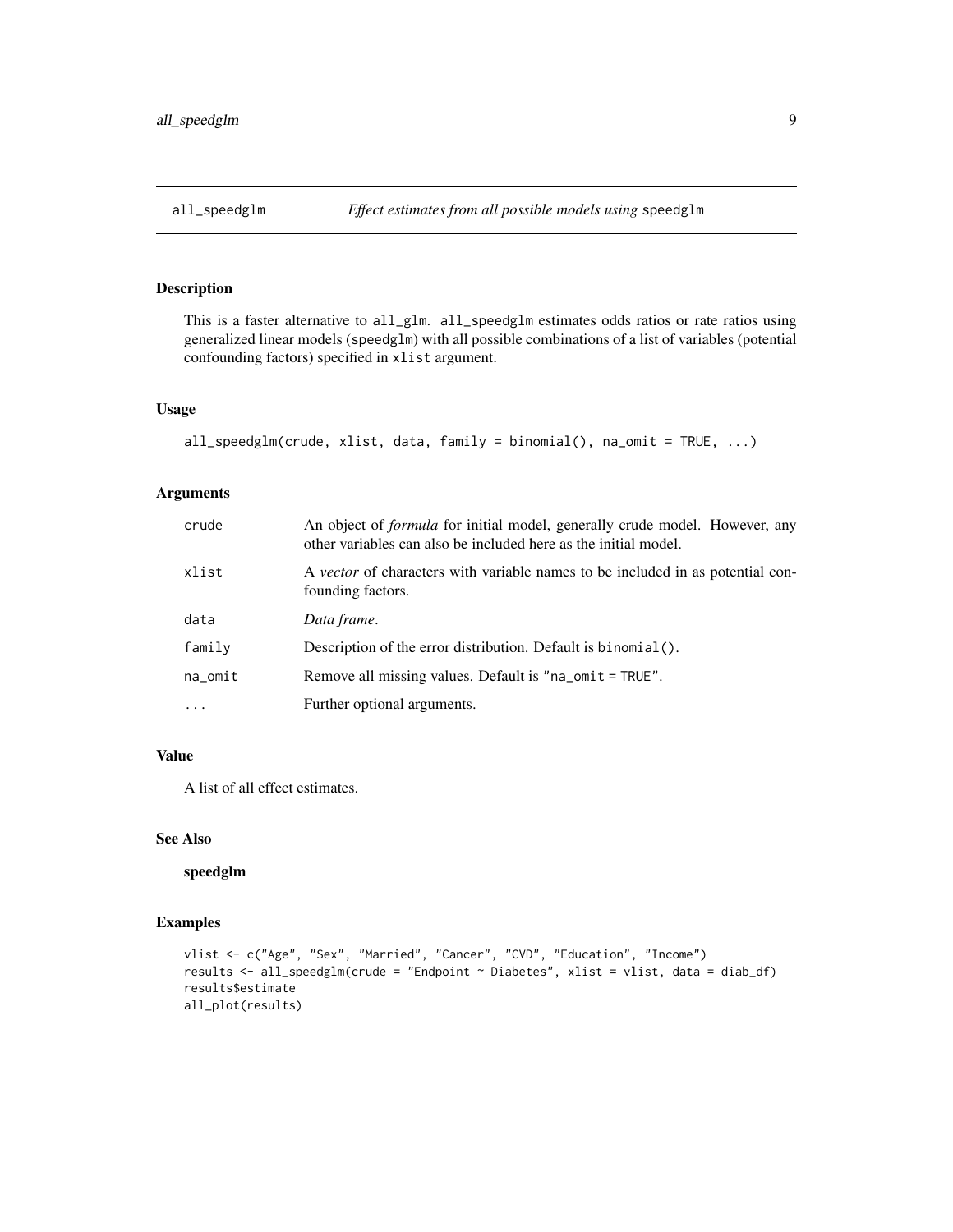<span id="page-9-0"></span>

A data frame with 2372 rows and 14 variables with diabetes status diabetes and mortality status endpoint. For the purpose of demonstrate, assume that we are interested in the association between diabetes and endpoint. Other variables are considered as possible confounding factors. The purposes of this dataset is to illustrate those functions in **chest** and **allestimates** packages only. Therefore, we assume it is a cohort design for Cox Proportional Hazard regression, and a casecontrol design for logistic regression.

#### Usage

diab\_df

#### Format

A data frame with 2372 rows and 14 variables:

Diabetes diabetes status 1: with diabetes 0: without diabetes

Endpoint mortality status 1: reached end point, and 0: survived

Age Age, in years

Sex sex, 1: male, 2: Female

BMI Body mass index

Married marital status 1: married, 0: not

Smoke smoking status 1: smoker, 0: non-smoker

CVD cardiovascular disease 1: yes 0: no

Cancer cancer 1: yes, 0: no

Education education 1: high, 0: low

Income income 1: high, 0: low

t0 time (age) at the start of the follow-up

t1 time (age) at the end of the follow-up

mid matched set id, for conditional logistic regression